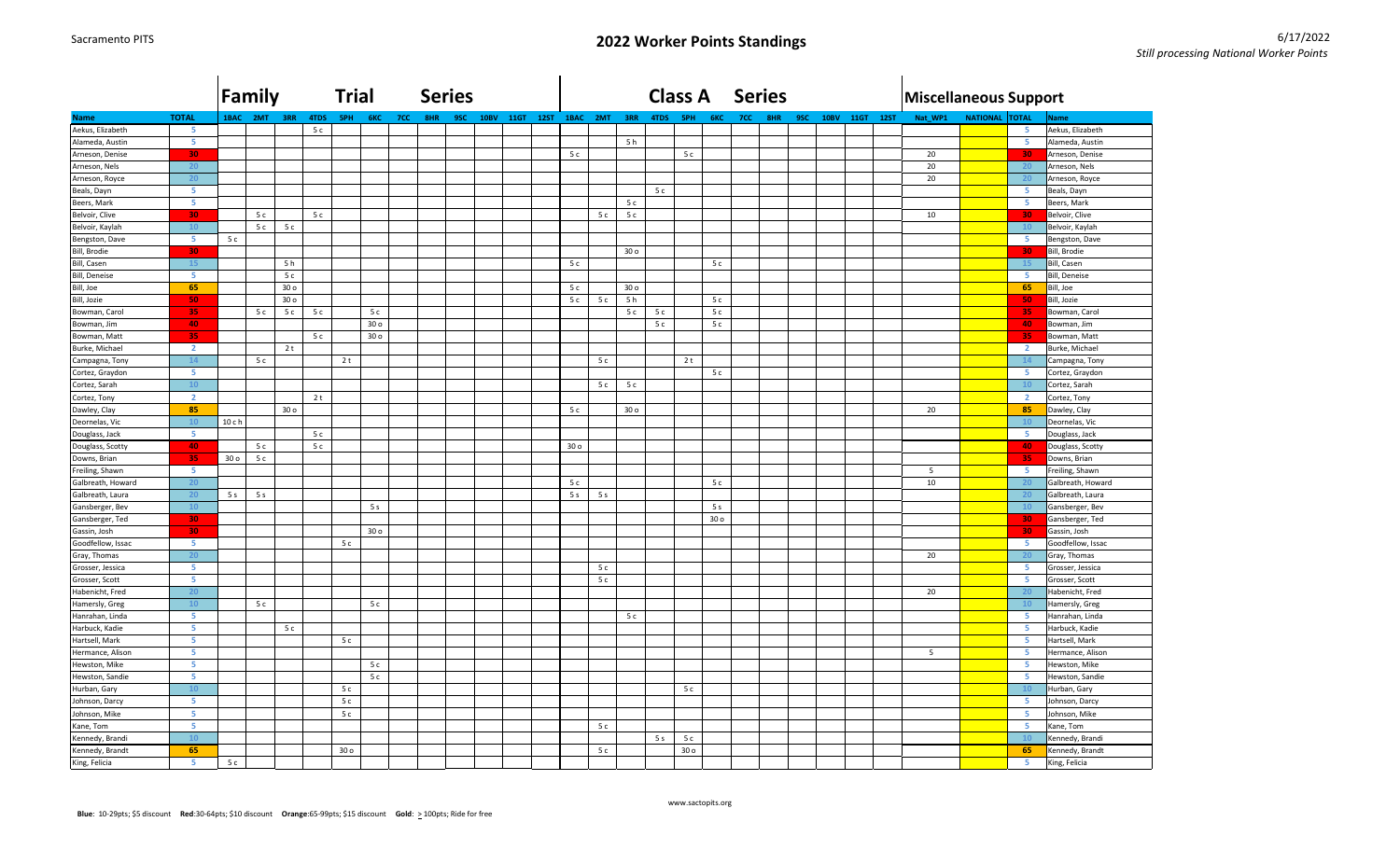|                     |              |                 | Family          |                |                 |                 | <b>Trial</b>   |     |     | <b>Series</b> |             |           |  |                 |                 |                |                 | <b>Class A</b>  |                 |            | <b>Series</b> |     |             |      |             | Miscellaneous Support |                       |                         |                     |
|---------------------|--------------|-----------------|-----------------|----------------|-----------------|-----------------|----------------|-----|-----|---------------|-------------|-----------|--|-----------------|-----------------|----------------|-----------------|-----------------|-----------------|------------|---------------|-----|-------------|------|-------------|-----------------------|-----------------------|-------------------------|---------------------|
| <b>Name</b>         | <b>TOTAL</b> | 1BAC            | 2MT             | 3RR            | 4TDS            | <b>SPH</b>      | 6KC            | 7CC | 8HR | 9SC           | <b>10BV</b> | 11GT 12ST |  |                 | 1BAC 2MT        | 3RR            | 4TDS            | 5PH             | 6KC             | <b>7CC</b> | 8HR           | 9SC | <b>10BV</b> | 11GT | <b>12ST</b> | Nat_WP1               | <b>NATIONAL TOTAL</b> |                         | <b>Name</b>         |
| King, Jerry         | 10           | 5c              |                 | 5c             |                 |                 |                |     |     |               |             |           |  |                 |                 |                |                 |                 |                 |            |               |     |             |      |             |                       |                       | 10                      | King, Jerry         |
| Kondrick, Brett     | -5           |                 |                 |                |                 |                 |                |     |     |               |             |           |  | 5c              |                 |                |                 |                 |                 |            |               |     |             |      |             |                       |                       | 5 <sub>1</sub>          | Kondrick, Brett     |
| Lee, John           | 20           |                 |                 |                |                 |                 |                |     |     |               |             |           |  |                 |                 |                |                 |                 |                 |            |               |     |             |      |             | 20                    |                       | 20                      | ee, John            |
| Lewis, Adrian       | 65           | 30 <sub>o</sub> |                 |                |                 |                 | 5c             |     |     |               |             |           |  | 30 <sub>o</sub> |                 |                |                 |                 |                 |            |               |     |             |      |             |                       |                       | 65                      | Lewis, Adrian       |
| Lewis, Mandy        | 40           | 30 <sub>o</sub> |                 |                |                 | 5c              | 5c             |     |     |               |             |           |  |                 |                 |                |                 |                 |                 |            |               |     |             |      |             |                       |                       | 40                      | Lewis, Mandy        |
| Lucero, Gabriel     | -5           | 5c              |                 |                |                 |                 |                |     |     |               |             |           |  |                 |                 |                |                 |                 |                 |            |               |     |             |      |             |                       |                       | $\overline{5}$          | Lucero, Gabriel     |
| Lucero, Kate        | -5           |                 |                 | 5c             |                 |                 |                |     |     |               |             |           |  |                 |                 |                |                 |                 |                 |            |               |     |             |      |             |                       |                       | $\overline{\mathbf{5}}$ | Lucero, Kate        |
| Maddux, Lance       | 5            |                 |                 |                |                 |                 | 5c             |     |     |               |             |           |  |                 |                 |                |                 |                 |                 |            |               |     |             |      |             |                       |                       | -5                      | Maddux, Lance       |
| Malsbary, Don       | 20           |                 |                 |                |                 |                 |                |     |     |               |             |           |  | 5c              |                 | 5 c            |                 |                 |                 |            |               |     |             |      |             | 10                    |                       | 20                      | Malsbary, Don       |
| Mason, Mike         | -5           |                 |                 |                |                 |                 |                |     |     |               |             |           |  | 5c              |                 |                |                 |                 |                 |            |               |     |             |      |             |                       |                       | -5                      | Mason, Mike         |
| Master, Paul        | 20           |                 |                 |                |                 |                 |                |     |     |               |             |           |  |                 |                 |                |                 |                 |                 |            |               |     |             |      |             | 20                    |                       | 20                      | Master, Paul        |
| McBride, Kevin      | -5           |                 |                 |                |                 |                 | 5c             |     |     |               |             |           |  |                 |                 |                |                 |                 |                 |            |               |     |             |      |             |                       |                       | 5 <sub>1</sub>          | McBride, Kevin      |
| McBride, Kris       | 30           |                 |                 |                |                 |                 |                |     |     |               |             |           |  |                 | 30 <sub>o</sub> |                |                 |                 |                 |            |               |     |             |      |             |                       |                       | 30                      | McBride, Kris       |
| McGrath, Tony       | 39           | 2t              |                 |                |                 |                 |                |     |     |               |             |           |  |                 | 30 <sub>o</sub> | 2 t            |                 |                 | 5c              |            |               |     |             |      |             |                       |                       | 39                      | McGrath, Tony       |
| McHugh, Cary        | 10           | 5c              |                 |                |                 |                 |                |     |     |               |             |           |  | 5c              |                 |                |                 |                 |                 |            |               |     |             |      |             |                       |                       | 10                      | McHugh, Cary        |
| McKay, Scott        | 70           | 5c              | 5c              |                | 5c              | 5c              | 5c             |     |     |               |             |           |  |                 |                 |                |                 | 5 c             | 30 <sub>o</sub> |            |               |     |             |      |             | 10                    |                       | 70                      | McKay, Scott        |
| McKenzie, Rod       | -5           |                 |                 |                |                 |                 |                |     |     |               |             |           |  |                 |                 |                | 5c              |                 |                 |            |               |     |             |      |             |                       |                       | 5 <sub>1</sub>          | McKenzie, Rod       |
| McPhetridge, Pat    | 10           |                 |                 |                |                 |                 |                |     |     |               |             |           |  |                 |                 |                | 5c              | 5c              |                 |            |               |     |             |      |             |                       |                       | 10                      | McPhetridge, Pat    |
| McPhetridge, Sandie | 50           | 5 <sub>s</sub>  |                 | 5 <sub>s</sub> | 5 <sub>s</sub>  | 5 <sub>s</sub>  | 5 <sub>s</sub> |     |     |               |             |           |  | 5 <sub>s</sub>  |                 | 5 <sub>s</sub> | 5 <sub>s</sub>  | 5s              | 5 <sub>s</sub>  |            |               |     |             |      |             |                       |                       | 50                      | McPhetridge, Sandie |
| Milich, Luke        | -5           |                 |                 |                |                 |                 |                |     |     |               |             |           |  |                 | 5 c             |                |                 |                 |                 |            |               |     |             |      |             |                       |                       | 5 <sub>1</sub>          | Milich, Luke        |
| Monighan, bruce     | 5            |                 |                 |                |                 |                 |                |     |     |               |             |           |  |                 | 5c              |                |                 |                 |                 |            |               |     |             |      |             |                       |                       | -5                      | Monighan, bruce     |
| Monighan, Evan      | -5           | 5c              |                 |                |                 |                 |                |     |     |               |             |           |  |                 |                 |                |                 |                 |                 |            |               |     |             |      |             |                       |                       | -5                      | Monighan, Evan      |
| Muldoon, Mike       | 30           |                 |                 |                |                 |                 |                |     |     |               |             |           |  |                 |                 |                | 30 <sub>o</sub> |                 |                 |            |               |     |             |      |             |                       |                       | 30                      | Muldoon, Mike       |
| Murphy, Kevin       | -5           |                 |                 |                |                 |                 |                |     |     |               |             |           |  |                 | 5c              |                |                 |                 |                 |            |               |     |             |      |             |                       |                       | -5                      | Murphy, Kevin       |
| Naff, Jeff          | 10           |                 |                 |                |                 |                 |                |     |     |               |             |           |  |                 |                 |                |                 |                 |                 |            |               |     |             |      |             | 10                    |                       | 10 <sub>1</sub>         | Naff, Jeff          |
| Nelson, Christine   | 5            |                 |                 |                |                 |                 |                |     |     |               |             |           |  |                 |                 |                |                 |                 | $5c$            |            |               |     |             |      |             |                       |                       | $\overline{\mathbf{5}}$ | Nelson, Christine   |
| Nelson, Mark        | 10           |                 |                 |                |                 |                 |                |     |     |               |             |           |  |                 |                 |                |                 |                 | 10c             |            |               |     |             |      |             |                       |                       | 10                      | Nelson, Mark        |
| Nivinski, John      | 5            |                 |                 |                |                 |                 |                |     |     |               |             |           |  | 5c              |                 |                |                 |                 |                 |            |               |     |             |      |             |                       |                       | -5                      | Nivinski, John      |
| Ornelas, Joe        | 10           | 5c              |                 |                | 5c              |                 |                |     |     |               |             |           |  |                 |                 |                |                 |                 |                 |            |               |     |             |      |             |                       |                       | 10                      | Ornelas, Joe        |
| Pophal, Bryce       | 25           |                 |                 | 5c             |                 |                 |                |     |     |               |             |           |  |                 |                 |                |                 |                 |                 |            |               |     |             |      |             | 20                    |                       | 25                      | Pophal, Bryce       |
| Pophal, Erica       | 20           |                 |                 |                |                 |                 |                |     |     |               |             |           |  |                 |                 |                |                 |                 |                 |            |               |     |             |      |             | 20                    |                       | 20                      | Pophal, Erica       |
| Pophal, Rick        | 20           |                 |                 |                |                 |                 |                |     |     |               |             |           |  |                 |                 |                |                 |                 |                 |            |               |     |             |      |             | 20                    |                       | 20                      | Pophal, Rick        |
| Ramirez, Mike       | 10           |                 |                 |                |                 |                 |                |     |     |               |             |           |  |                 | 5c              | 5 c            |                 |                 |                 |            |               |     |             |      |             |                       |                       | 10                      | Ramirez, Mike       |
| Reed, Dwayne        | 10           |                 |                 |                |                 |                 | 5c             |     |     |               |             |           |  |                 |                 | 5c             |                 |                 |                 |            |               |     |             |      |             |                       |                       | 10                      | Reed, Dwayne        |
| Sader, Steven       | <b>15</b>    |                 |                 | 5c             | 5c              | 5c              |                |     |     |               |             |           |  |                 |                 |                |                 |                 |                 |            |               |     |             |      |             |                       |                       | 15                      | Sader, Steven       |
| Sasse, Arienne      | 5            |                 |                 |                |                 |                 |                |     |     |               |             |           |  |                 |                 | 5 c            |                 |                 |                 |            |               |     |             |      |             |                       |                       | $\overline{\mathbf{5}}$ | Sasse, Arienne      |
| Sasse, Izzy         | -5           |                 |                 |                |                 |                 |                |     |     |               |             |           |  |                 |                 |                |                 |                 | 5c              |            |               |     |             |      |             |                       |                       | 5 <sub>1</sub>          | Sasse, Izzy         |
| Sasse, Michele      | 15           |                 | 5c              | 5c             | 5c              |                 |                |     |     |               |             |           |  |                 |                 |                |                 |                 |                 |            |               |     |             |      |             |                       |                       | 15                      | Sasse, Michele      |
| Sasse, Steve        | -51          |                 |                 |                |                 |                 |                |     |     |               |             |           |  |                 |                 | 5 c            |                 |                 |                 |            |               |     |             |      |             |                       |                       | -5                      | Sasse, Steve        |
| Schnurbusch, Dina   | 55           |                 |                 |                |                 | 30 o            |                |     |     |               |             |           |  |                 |                 |                | 5 <sub>s</sub>  |                 |                 |            |               |     |             |      |             | 20                    |                       | 55                      | Schnurbusch, Dina   |
| Schnurbusch, Matt   | 80           |                 |                 |                | 30 <sub>o</sub> | 30 <sub>o</sub> |                |     |     |               |             |           |  |                 |                 |                |                 |                 |                 |            |               |     |             |      |             | 20                    |                       | 80                      | Schnurbusch, Matt   |
| Simas, Jason        | 5            |                 |                 |                |                 |                 |                |     |     |               |             |           |  |                 |                 |                |                 | 5c              |                 |            |               |     |             |      |             |                       |                       | 5 <sub>1</sub>          | Simas, Jason        |
| Simonelli, Cari     | -5           | 5c              |                 |                |                 |                 |                |     |     |               |             |           |  |                 |                 |                |                 |                 |                 |            |               |     |             |      |             |                       |                       | -5                      | Simonelli, Cari     |
| Slaight, Jodi       | 15           |                 | 5s              | 5c             |                 |                 |                |     |     |               |             |           |  |                 | 5 <sub>s</sub>  |                |                 |                 |                 |            |               |     |             |      |             |                       |                       | 15                      | Slaight, Jodi       |
| Slaight, Mike       | 35           | 5 c             | 30 <sub>o</sub> |                |                 |                 |                |     |     |               |             |           |  |                 |                 |                |                 |                 |                 |            |               |     |             |      |             |                       |                       | 35                      | Slaight, Mike       |
| Smallwood, Nick     | 10           |                 |                 |                |                 |                 |                |     |     |               |             |           |  | 5c              |                 |                |                 |                 | 5c              |            |               |     |             |      |             |                       |                       | 10                      | Smallwood, Nick     |
| Spruell, Rick       | -5           | 5c              |                 |                |                 |                 |                |     |     |               |             |           |  |                 |                 |                |                 |                 |                 |            |               |     |             |      |             |                       |                       | -5                      | Spruell, Rick       |
| Steiner, Kye        | -5           |                 |                 |                |                 | 5c              |                |     |     |               |             |           |  |                 |                 |                |                 |                 |                 |            |               |     |             |      |             |                       |                       | 5 <sub>1</sub>          | Steiner, Kye        |
| Taylor, Anna        | 45           |                 | 5c              |                |                 | 5c              |                |     |     |               |             |           |  |                 |                 |                |                 | 30 o            |                 |            |               |     |             |      |             | 5                     |                       | 45                      | Taylor, Anna        |
| Taylor, David       | 40           |                 |                 |                |                 | 5h              |                |     |     |               |             |           |  |                 |                 |                |                 | 30 <sub>o</sub> |                 |            |               |     |             |      |             | 5                     |                       | 40                      | Taylor, David       |
| Taylor, Easton      | -5           |                 |                 |                |                 |                 |                |     |     |               |             |           |  |                 |                 |                | 5c              |                 |                 |            |               |     |             |      |             |                       |                       | -5                      | Taylor, Easton      |
| Taylor, Jake        | 20           |                 |                 |                |                 |                 |                |     |     |               |             |           |  |                 |                 | 5 c            | 5c              |                 |                 |            |               |     |             |      |             | 10                    |                       | 20                      | Taylor, Jake        |
| Taylor, Jessica     | 15           |                 |                 |                |                 | 5c              |                |     |     |               |             |           |  |                 |                 |                |                 | $10s$ h         |                 |            |               |     |             |      |             |                       |                       | 15                      | Taylor, Jessica     |
|                     |              |                 |                 |                |                 |                 |                |     |     |               |             |           |  |                 |                 |                |                 |                 |                 |            |               |     |             |      |             |                       |                       |                         |                     |